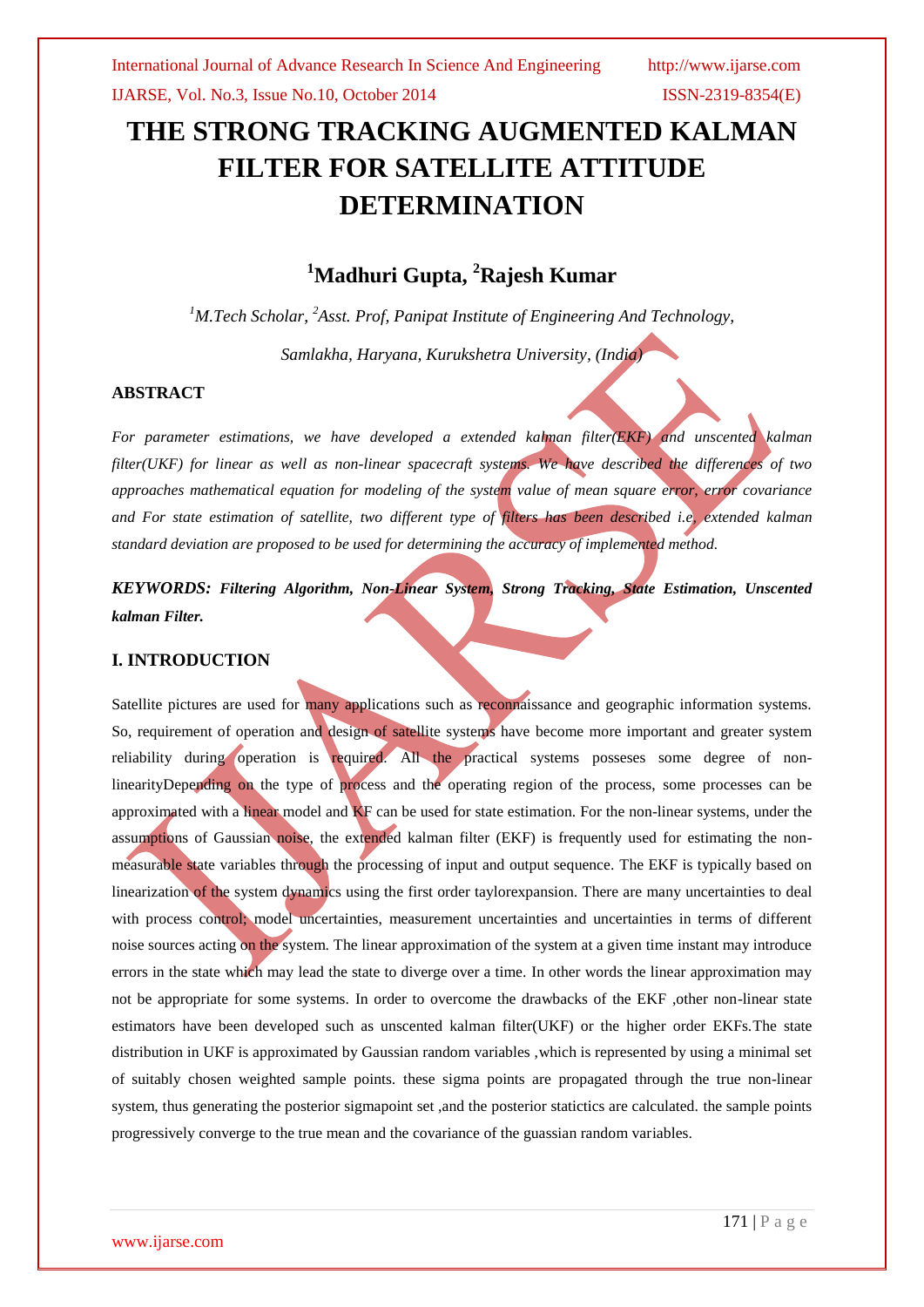# International Journal of Advance Research In Science And Engineering http://www.ijarse.com IJARSE, Vol. No.3, Issue No.10, October 2014 ISSN-2319-8354(E)

Henry D. Travis performed the attitude determination task using a linear Kalman Filter alongwith star tracker measurements on satellites. The filter used a linear, constant coefficient statematrix with the optimal control law to provide negative feedback control. The control law usedinformation developed through the equations of motions of the spacecraft in the orbit. Thesystem assumed the position and motion of the satellite as linear. When the Kalman Filter algorithm was applied to the satellite systems, the algorithm described good results in terms oferror covariance, mean square error and standard deviation The Extended Kalman Filter provided an improvisation in calculating the estimation of the state of a non-linear system over a Linear Kalman Filter For improving and implementing the method, the various study steps have been described below. Firstly, Analysis of various orbital parameters that are intended for defining a satellite in any orbit. Secondly, Analysis of the three axes symmetry of the satellite body that define the attitude of the satellite in the orbit. Thirdly, Development of mathematical equations for modeling of the system and applying it for parameter estimation. The value of mean square error, error covariance and standard deviation are proposed to be used for determining the accuracy of the implemented method. Lastly, Simulation of the above.

### **II.KALMAN FILTER MECHANICS**

In estimating the state of discrete-time controlled process governed by the linear stochasticdifference equation,

xk= A xk-1+ B uk-1+ wk-1…………….……………2.1

The Kalman filter deals with the general problem with a measurement that is,

Zk = H xk + vk……………………………….2.2

The process and measurement noise are represented by the random variables  $w_k$  and  $v_k$ respectively and are independent of each other (assumed), with normal probability distributions

p(w) ~ N(0, Q)…………………..……………….2.3 p(v) ~ N(0, R)…………………………………….2.4

In the difference equation A is an  $n \times n$  matrix which relates the previous time state at step k-1to the current state at step k whereas B is an n×l which relates the state x to the optional controlinput. And in the measurement equation H is an m $\times$ n matrix which relates the state to the measurement  $z_k$ .

The Kalman filter uses a form of feedback control in estimating a process. The filter acquires feedback as (noisy) measurements by first estimating the state of the process at some time. As a result, the Kalman filter equations for the process diverge into two groups: the time update equations and the measurement update equation.

The time update equations accountfor driving the present state and error covariance estimates ahead in time for obtaining the pastestimates for the next time step. The measurement update equations account for the feedback. For assimilating a fresh, new measurement into the past estimate for obtaining a superiorsubsequent estimate. One can also thought the time update equations as predictor equations,and the measurement update equations as

corrector equations.The specific equations for the time and measurement updates are presented.,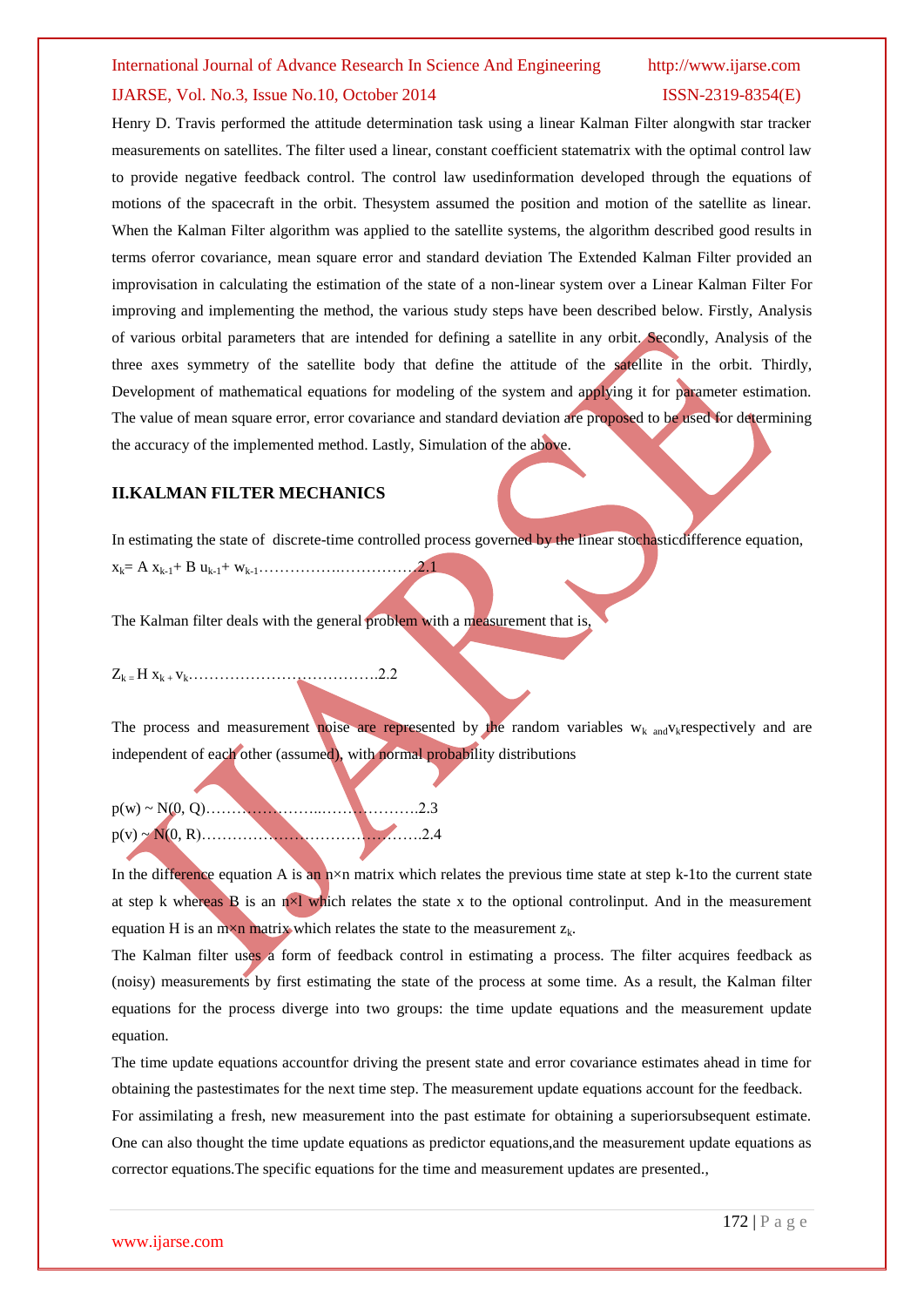## IJARSE, Vol. No.3, Issue No.10, October 2014 ISSN-2319-8354(E)

Kalman filter time update equations:

| Kalman filter measurements update equations: |  |
|----------------------------------------------|--|
|                                              |  |
|                                              |  |
|                                              |  |

The computation of the Kalman gain KK. is the initial step during the measurement update compute Subsequent to the above step is to measure the process for obtaining the measurement  $z_k$ , and then generating an a posteriori state estimate by assimilating the measurement. The process is concluded by obtaining an a posteriori error covariance estimate. This process is reiterated after every time and measurement update pair with the previous "aposteriori" estimates for predicting the new "a priori" estimates. As a result of this recursive nature of the Kalman Filter it makes practical implementations a lot more feasible and is one ofthe very pleasing attributes of the filter. The KF in its earliest formulation can be seen as asequential least-squares approach for estimating longitudinal factor scores when no prior information is available. In other instances, the KF is often used in conjunction with amaximum likelihood procedure termed prediction error decomposition to estimate parametersfor dynamic and time series models. Central to the prediction algorithm of the KF is a state space model that specifies the dynamic and measurement relations among latent states and manifest observations.



**Figure 2.2- A complete picture of the operation of the Kalman filter**

### **III. UNSCENTED KALMAN FILTER ALGORITHM**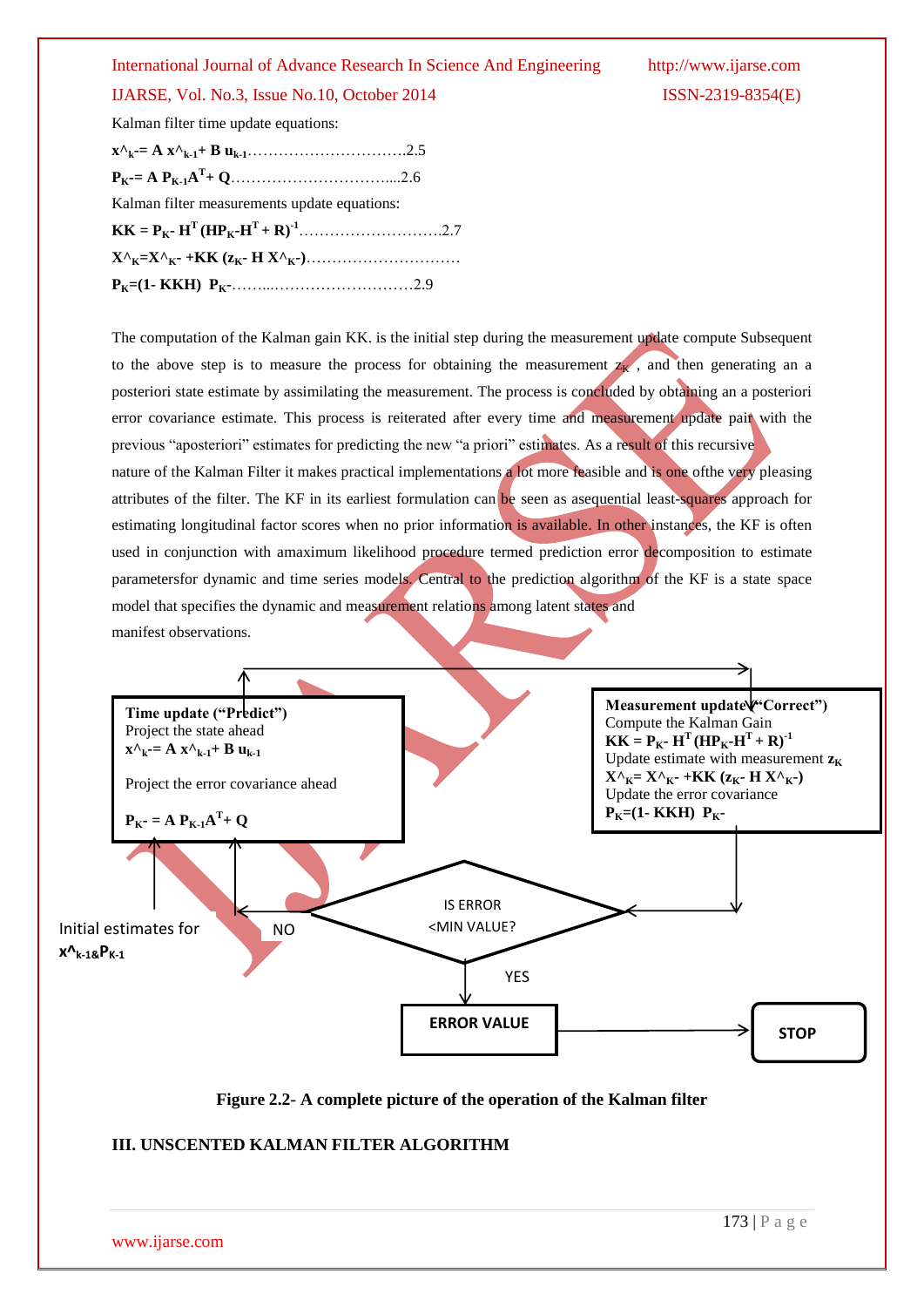#### IJARSE, Vol. No.3, Issue No.10, October 2014 ISSN-2319-8354(E)

The UKF was founded on the intuition that it is easier to approximate a probability distribution that it is to approximate an arbitrary nonlinear function or transformation. The sigma points are chosen so that their mean and covariance to be exactly  $x_{k-1}^a$  and  $p_{k-1}$ . Each sigma point is thenpropagated through the nonlinearity yielding in the end a cloud of transformed points. The new estimated mean and covariance are then computed based on their statistics. This process is called unscented transformation. The unscented transformation is a method for calculating the statistics of a random variable which undergoes a nonlinear transformation.

Consider the following nonlinear system, described by the difference equation and the observation model with additive noise:

xk= f xk-1+ wk-1…………….……………3.1

zk = H xk + vk……………………………….3.2

The initial state  $x_0$  is a random vector with known mean,

μ0= E [x0] …………………………………..3.3

And covariance

 $P_0=E[(x_0-\mu_0)+(x_0-\mu_0)^T]$ .............................3.4

In the case of non-additive process and measurement noise, the unscented transformation

scheme is applied to the augmented state:

xk aug = [x<sup>k</sup> <sup>T</sup>wk-1 T vk T ]……………………………..3.5

#### **3.1.1 Set Selection of Sigma Points:**

Let  $x_{k-1}$  be a set of  $2n + 1$  sigma points (where n is the dimension of the state space) and their

associated weights:

Xk-1 = {( x<sup>j</sup> k-1 , W<sup>j</sup> ) / j= 0………..2n} …………………..3.6 x 0 k-1 = x a k-1 ……………………………………..3.7

$$
\textnormal{-}1 < W^0\!\!>\!\!1
$$

where the weights must obey the condition: Σ 2n j=0W<sup>j</sup> = 1 , …………………..………….3.11

And  $\left[\right\{n/(1-W^0)\right\}^{1/2}$   $\dot{P}_{k-1}$  ]<sub>i</sub>, is the row or column of the matrix. W<sup>0</sup> controls the position of sigma points. W<sup>0</sup>  $\geq$  0 points tend to move further from the origin, W<sup>0</sup>  $\leq$  0 points tend to be closer to the origin.

### **IV. STRONG TRACKING AUGMENTED UNSCENTED KALMAN FILTER (ST-AUKF)**

The traditional UKF algorithm requires the terms that the system noise must be the white Gaussian noise which do not participate in most of the nonlinear system. These requests limit the usage of the traditional UKF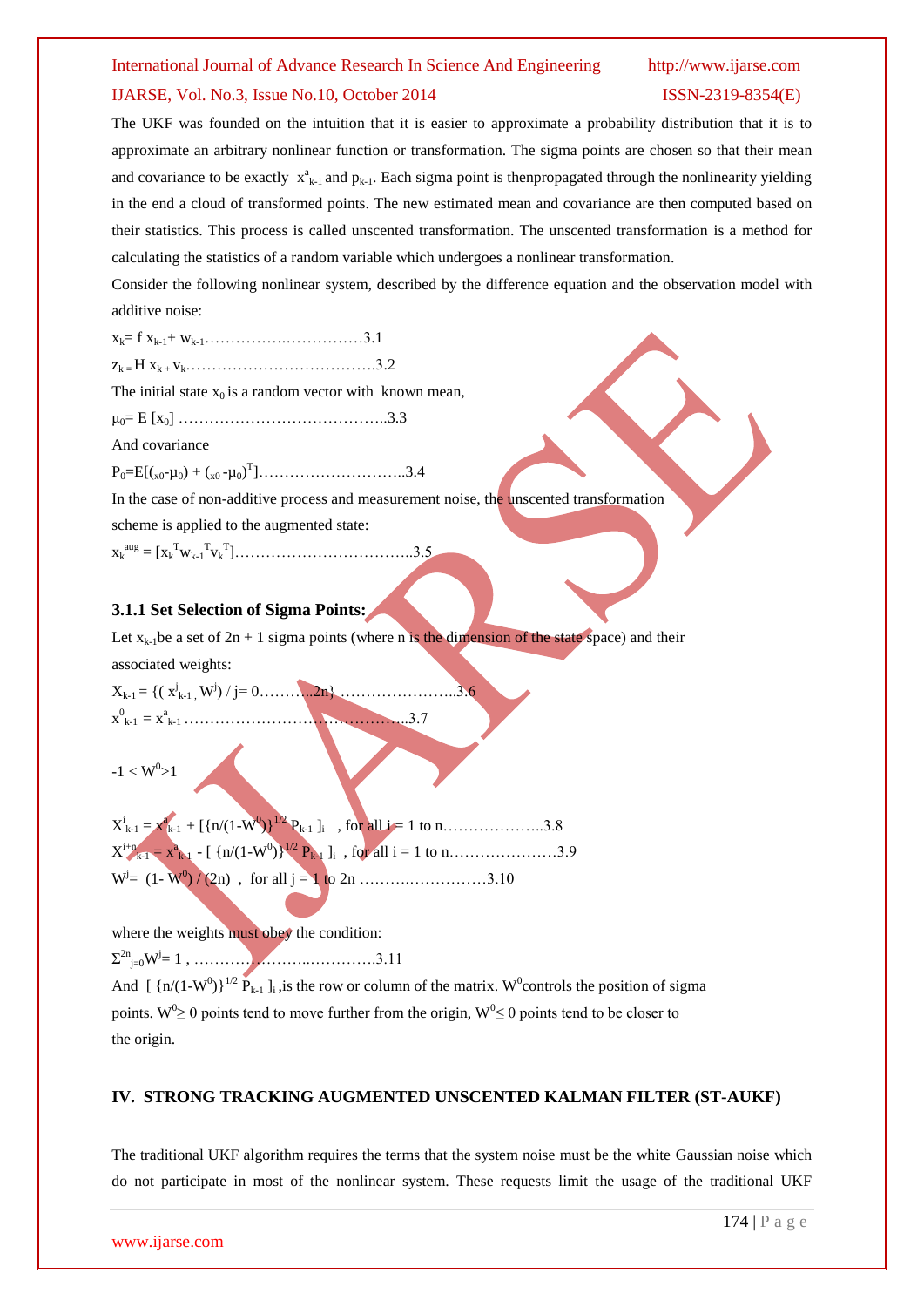# International Journal of Advance Research In Science And Engineering http://www.ijarse.com IJARSE, Vol. No.3, Issue No.10, October 2014 ISSN-2319-8354(E)

algorithm. Merwe proposed, augmented UKF (AUKF) algorithm to solve the problem of filtering the nonlinear system with the non-additive white Gaussian noise[26].The AUKF algorithm uses the process noise and measurement noise as the system state to sampling the Sigma points which resolve the problem above. AUKF algorithm uses the minimum covariance estimation principle as the basic theory. It requires that, system model and the noise statistics should be known precise, otherwise the state estimation will be inaccurate and filter outputs will be divergent. The accuracy of MEMS sensors will decrease fast while the platform moves speediness, which result in the filter losses the tracking of the states. Zhou Donghua proposed the Strong Tracking Filter (STF) [27]. STF constrains the innovation outputs of filter to satisfy the orthogonality principle by the adaptive fading factor to make the filter has the robustness performance of uncertain of the system model.

#### **4.1 Strong Tracking Filter Theory**

Considering the discrete nonlinear system as follows.

Where  $\mathbf{X}_{\mathbf{K}}$  and  $\mathbf{Z}_{\mathbf{K}}$ , denote the state vector and measurement vector, respectively;  $\mathbf{U}_{\mathbf{K}}$ , denotes the input vector;  $\Phi_{K+1/K}$ and  $H_{K+1}$  denote the states transfer matrix and the measurement matrix, respectively; **W K**and $V_{K}$ are independent white Gaussian noise with the statistics as follows:

E(**W <sup>K</sup>**) = 0, Cov (**W <sup>K</sup>, Wj<sup>T</sup>** ) = **Q <sup>K</sup>ρk,j**………………………..4.3 E(**VK**) = 0, Cov (**V<sup>K</sup> ,V<sup>j</sup> T** )= **RK ρk,j**…………..……………..4.4 Cov (**WK ,V<sup>j</sup> T** ) = 0 …………..……………………………………….4.5

Where  $Q_{\bf k}$  and  ${\bf R}_{\bf k}$  are positive definite symmetry matrix; the initial state  ${\bf X}_0$  is independent with  ${\bf W}_{\bf k}$  and  ${\bf V}_{\bf k}$  with the Gaussian distribution.

The STF is similar with the traditional Kalman filter, merely using the adaptive fading factor to modify the prediction of the error covariance to maintain the innovation to satisfy the orthogonality principle. The process of prediction of the error covariance with the adaptive fading factor is:

 **Pk+1/k = λk+1φk+1,kP<sup>k</sup> φk+1,k <sup>T</sup>+ QK**…………………………………4.6

Where  $\lambda_{k+1} \geq 1$  denotes the adaptive fading factor. Assume that the theoretical output innovation is  $\mathbf{C}_{k+1} = \mathbf{Z}_{K+1} + \mathbf{Z}_{K+1}$  $\check{\mathbf{Z}}_{\mathbf{K}+\mathbf{1},\mathbf{k}}$ , then the adaptive fading factor  $\lambda_{\mathbf{K}+\mathbf{1}}$  **'** s calculation follows the algorithm:

 $\lambda_{K+1} = \lambda_0$ ,  $\lambda_0 \geq 1$ **{ 1, λ0<1**………………………………………………4.7

 $\lambda_0 = \text{tr} [\mathbf{N}_{K+1}] / \text{tr} [\mathbf{M}_{K+1}] \dots$ 

www.ijarse.com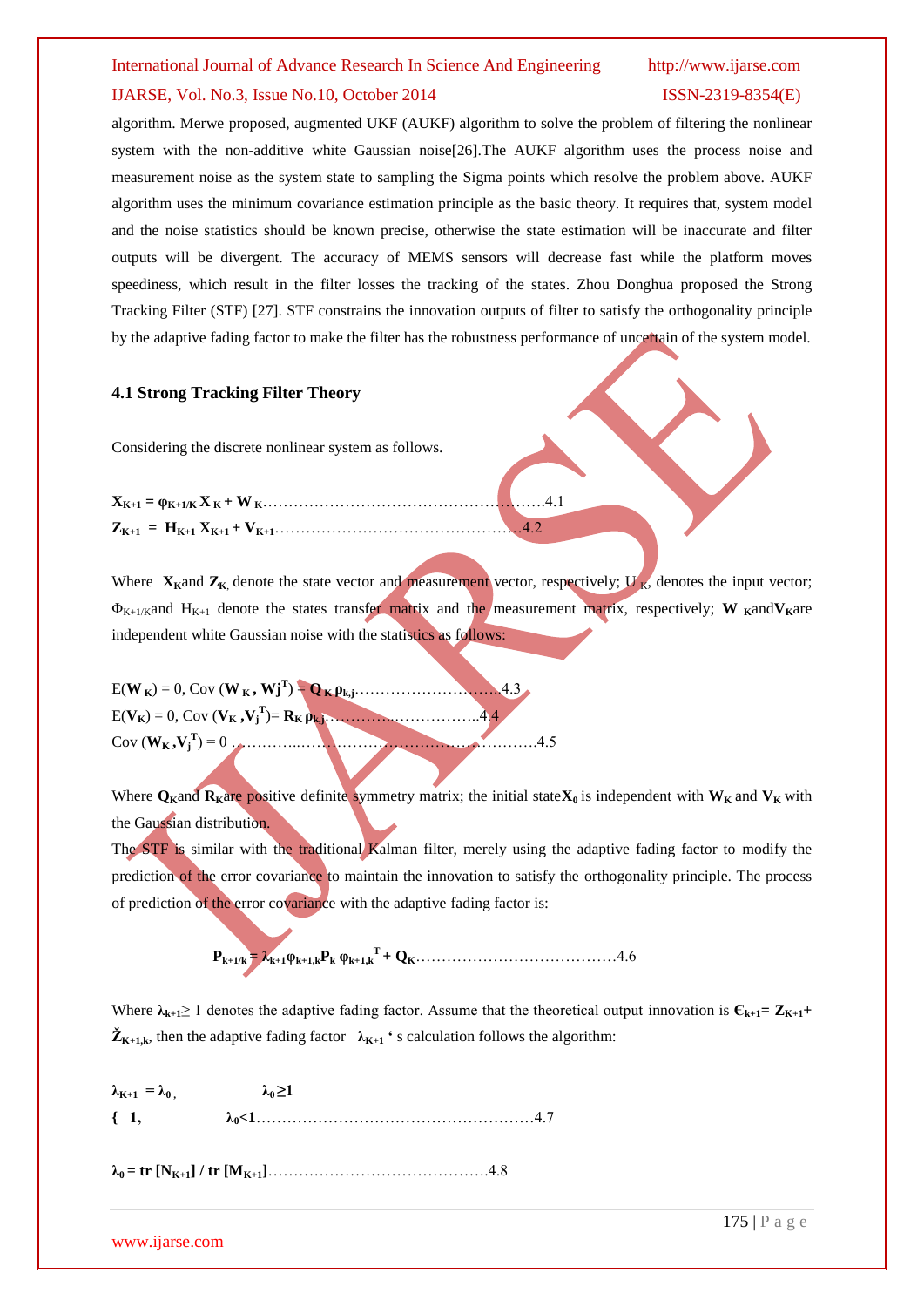International Journal of Advance Research In Science And Engineering http://www.ijarse.com IJARSE, Vol. No.3, Issue No.10, October 2014 ISSN-2319-8354(E)

 **NK+1 = VK+1 - HK+1 Q<sup>K</sup> HK+1 T - RK+1**…………………………..4.9 **MK+1 = HK+1 φK+1/K PK φK+1 <sup>T</sup> HK+1 <sup>T</sup>**………………………….4.10

Where arithmetic operators tr (.) represents the trace of a matrix. $P^{(1)}(K+1)/K$  denotes the prediction of the error covariance without the adaptive fading factor. Obviously:

 $\mathbf{P}^{(1)}$ <sub>K+1/K</sub> =  $\varphi_{\text{K+1,K}} \mathbf{P}_{\text{K}} \varphi_{\text{K+1,K}} \mathbf{F} + \mathbf{Q}_{\text{k}}$ ………………………………………………………4.11

 $V_{K+1}$ denotes the covariance matrix of the real output innovation at the  $k + 1$ th sampling instant, which estimated by the following formulation:

 $V_{K+1} = \begin{cases} 0 & \text{if } K = 0 \end{cases}$ **{**  $\rho$  V<sub>K</sub> +  $\epsilon$ <sub>K+1</sub>  $\epsilon$ K<sub>+1</sub><sup>T</sup> / (1+ ρ) **<sup>T</sup>**/ **(1+ ρ) , K≥0……………………………………….4.12**

 $0 < \rho \le 1$  denotes the adaptive factor, usually assume  $\rho = 0.95$ . The theory of the STF shows that the essence of the STF is to constrain the output innovation to satisfy the orthogonally principle by the adaptive fading factor.

## **V. NUMERICAL SIMULATION**

In this section, we describe numerical simulation used to verify the performance of the proposed attitude estimation algorithm based on strong tracking augmented unscented kalman filter (ST-AUKF). AUKF algorithm uses the minimum covariance estimation principle as the basic theory. It requires that the system model and the noise statistics should be known precise, otherwise the state estimation will be inaccurate and filter outputs will be divergent. STF constrains the innovation outputs of the filter to satisfy the orthogonality principle by the adaptive fading factor to make the filter has the robustness performance of uncertain of the system model. The values of error in terms of mean square error, error covariance and standard deviation have been given in Table.1.

First fig.1 shows the orbital parameters of a microsatellite. For simulation of attitude determination using Strong Tracking Augmented Unscented Kalman Filter the orbital parameters of microsatellite have been processed through MATLAB 7.6.0.The orbit of the satellite is a near circular sun-synchronous polar orbit with an eccentricity of 0.001075. The orbit is retrograde, meaning that the satellite moves from east to west, with aninclination of 98.540. The semi-major axis of the orbit is 7071 km and relates to an orbitalheight of approximately 792 km. The satellite has a mean motion of 14.322 revolutions per dayin this orbit with an orbit period of 6012 seconds.

Second fig.2 shows the attitude error of a satellite attitude measurements. This is an error which signifies the error in the pointing direction of the satellite body axis when the satellite's angular velocity changes.Figure.2 shows the pointing error of the roll axis of the satellite body. Pointing error of roll axis signifies the movement of satellite's antenna north and south. The dip and rise in the portion of the time from 24s to 30s signifies a large value of error as a result of change inangular velocity of the satellite.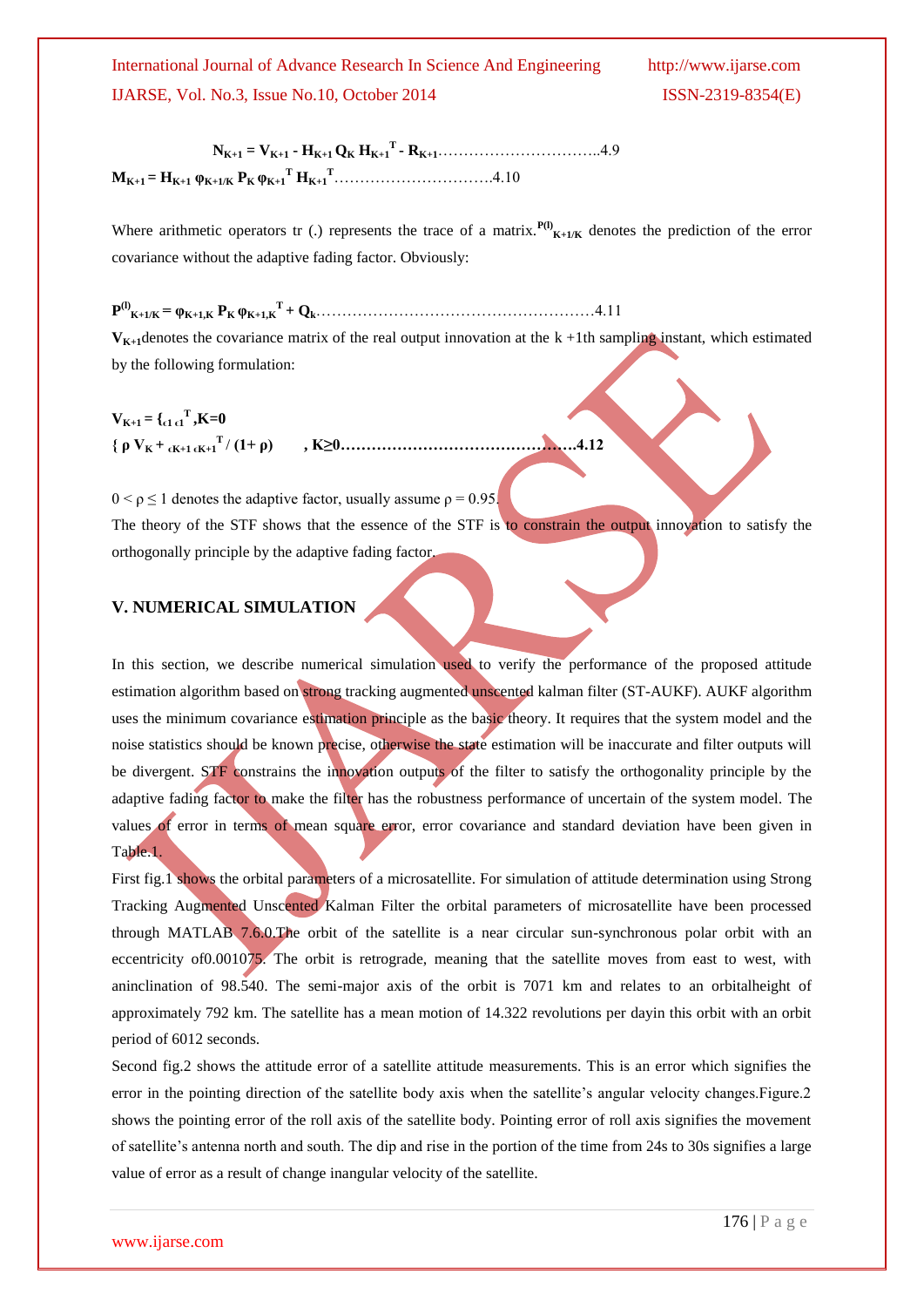#### IJARSE, Vol. No.3, Issue No.10, October 2014 ISSN-2319-8354(E)

Third fig.3 shows the pointing error of the yaw axis of the satellite body. Pointing error ofnick/yaw axis signifies the rotation of satellite's antenna. The dip and rise in the portion of thetime from 24s to 30s signifies a large value of error as a result of change in angular velocity ofthe satellite.

Fourth fig.4 shows the pointing error of the pitch axes of the satellite body. Pointing error ofpitch axis signifies the movement of satellite's antenna east and west. Here also the dip and risein the portion of the time from 24s to 30s signifies a large value of error as a result of change inangular velocity of the satellite.

Fifth fig.5 shows the velocity error of the satellite body. This is an error which signifies the change in the velocity of satellite's body axis when satellite's angular velocity changes.it shows an error which signifies the change in the velocity of satellite's body axis when satellite's angular velocity changes.

Sixth fig.6 shows the error in the rate of change of pitch axis with respect to time. Velocity error of pitch axis signifies the change in the velocity of satellite's antenna in east-westdirection with respect to change in the angular velocity of the satellite.

Seventh fig.7 shows the error in the rate of change of yaw axis with respect to time. Velocity errorof yaw axis signifies the change in the velocity of satellite's body rotation with respect tochange in the angular velocity of the satellite.

Eight fig.8 shows the position error of the satellite body. This is an error which signifies the change in the position of the satellite body axis when the satellite changes its position.it is the error in the change of direction of roll axis. Position error of roll axis signifies the displacement of satellite's antenna in north-south direction when the satellite is subjected to a change in its angular velocity.

Ninth fig.9 shows the error in the change of direction of roll axis.Position error of roll axissignifies the displacement of satellite's antenna in north-south direction when the satellite issubjected to a change in its angular velocity.

Tenth fig.10 shows the error in the change of direction of yaw axis. Position error of yaw axissignifies the rotation of satellite's antenna when the satellite is subjected to a change in itsangular velocity.

Based on the above analysis of the pointing error of the satellite body obtained through thecomputer simulation of the implemented method the Table No.1 describes the various errorparameters that have been obtained.

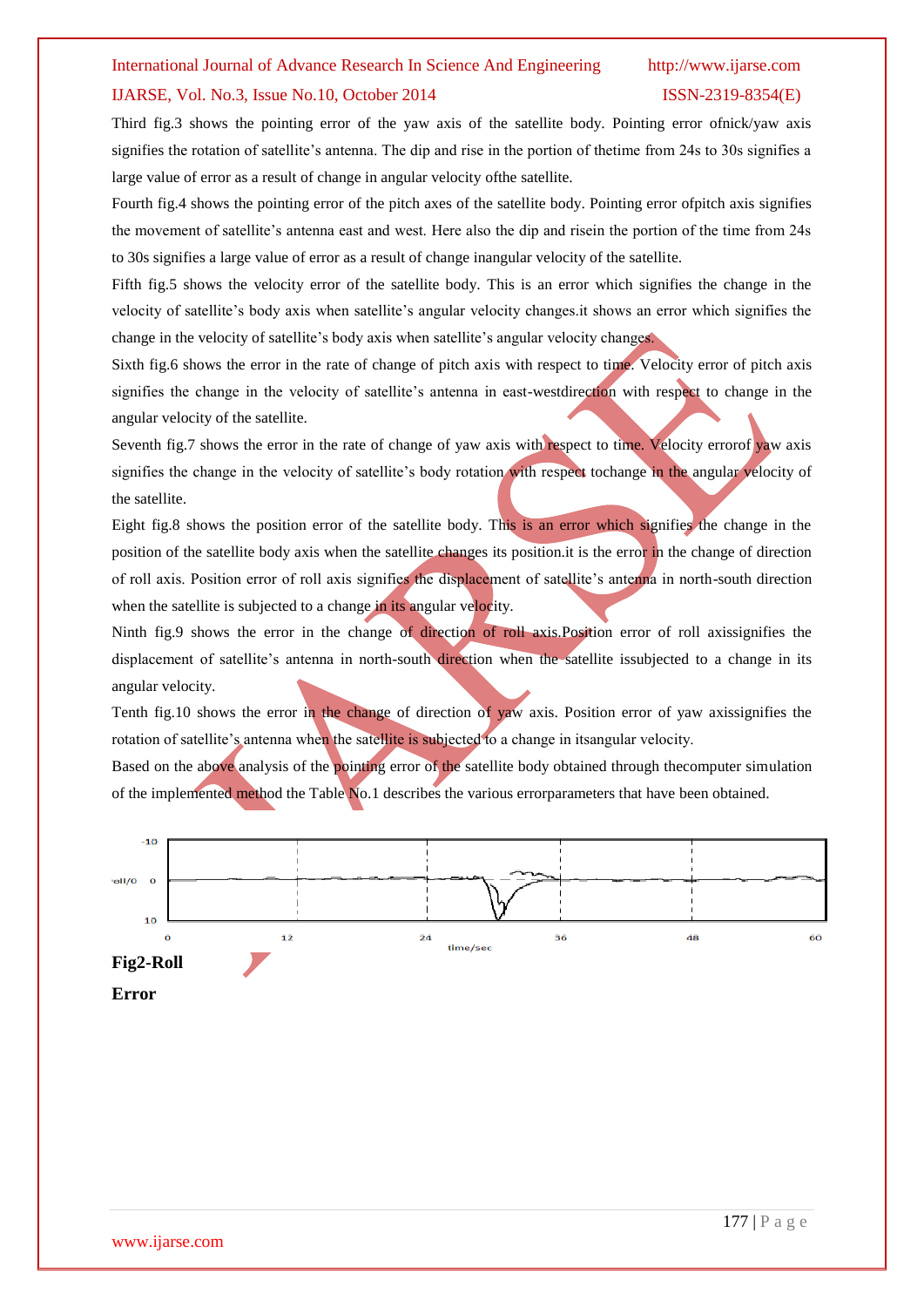



www.ijarse.com

178 | P a g e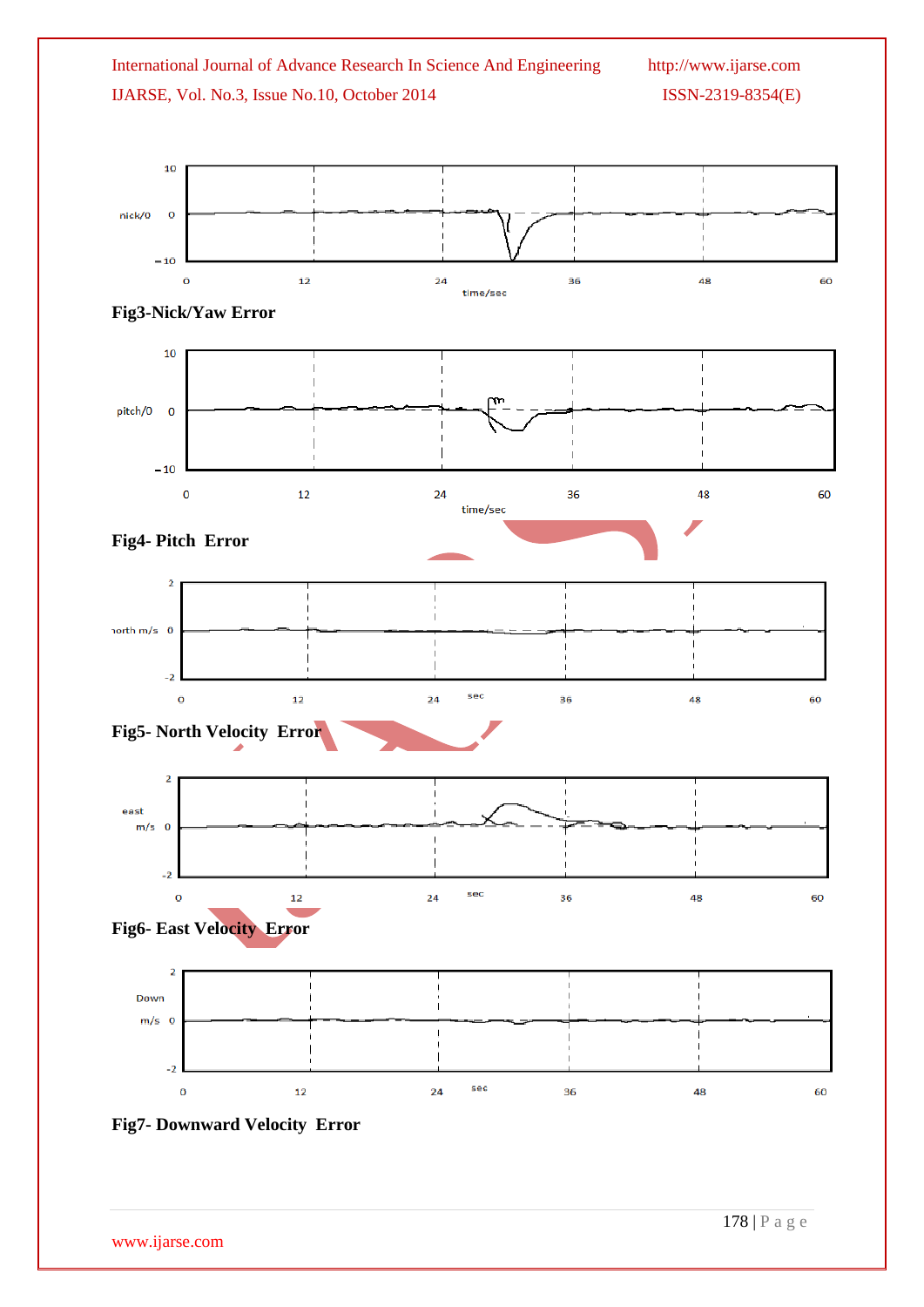

**Table 1-Parameter Values Obtained Through Simulation**

# **VI.CONCLUSION**

Mean square error, error covariance and standard deviation have been found as given in Table 1.The value of mean square error lies in the range from 0.01 to 0.018, value of error covariance lies in the range from 0.012 to 0.02 and the values of standard deviation lies in the range from 0.009 to 0.016.On the basis of above obtained results it can be seen that the tracking ability of the implemented method has been better as compared to the result given in [1],[2]and[3] in terms of accuracy and speed of convergence.however there are some portions in which certain dips and rises in the curve can be seen.The portion of time from 24s to 30s, the crests and 57 troughs signify a large value of error due to a change in the angular velocity and position of the satellite as a result of circular orbit of the satellite.

### **REFERENCES**

[1]Zhou Donghua, Xi Yugeng, Zhang Zhongjun, "A Suboptimal Multiple Fading ExtendedKalman Filter" [J]. ActaAutomaticaSinica, 17(6), pp. 689-695, 1991.

[2] Sόnia Maria Martinho Marques, "Small Satellites Attitude Determination Methods",Technical Report, Technical University of Lisbon, December 2000.